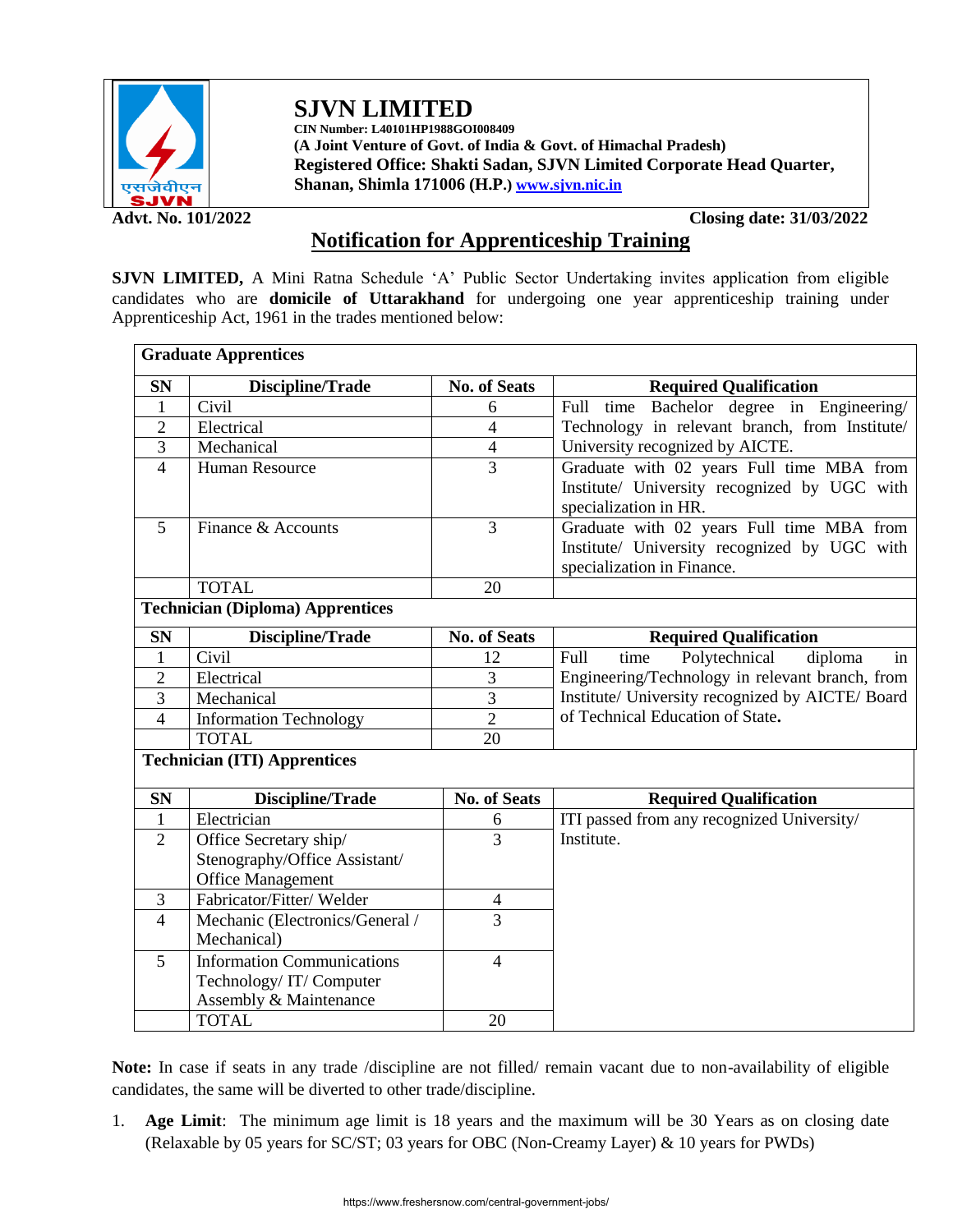## 2. **Stipend:**

- i. Graduate Apprentices: Rs. 10,000/- Per Month
- ii. Diploma Apprentices: Rs. 8,000/- Per Month

- iii. ITI Apprentices: Rs. 7,000/- Per Month.
- 
- 3. **Training duration:** One Year
- 4. **Reservation:** Reservation of seats for SC/ST/OBC and PWDs will be as per the provisions of the Apprenticeship Act, 1961 and its amendments thereafter.
- 5. **Preference to PAF/PAA**: 25% of total seats are earmarked for candidates from Project Affected Families (PAF) and Project Affected Areas (PAA) of SJVN with first preference to members of Project Affected Families. However, the candidates will have to produce a certificate in this regard issued from the competent authority/Revenue Department/ Panchayat and duly verified by concerned SJVN offices.
- 6. **Only Candidates who are domicile of Uttarakhand are eligible to apply.**
- 7. Candidates should be eligible with respect to age criteria and educational qualification as on closing date of advertisement. Result awaited candidates need not apply. **Candidates who have undergone apprentice training in SJVN need not apply.**
- 8. **Employment in SJVN**: No extension of training and employment will be given after the completion of one year training by SJVN.
- 9. Candidates will have to make their own stay arrangements.
- 10. The candidates who after the completion of their education have undergone training or job experience of one year or more shall **not** be considered eligible for apprenticeship training. **Even if the gap between the declaration of result and the commencement of training is more than three years, the candidate will be declared not eligible.**
- 11. **Selection Criteria:** There will be no interviews. The eligible candidates will be shortlisted on the basis of merit list formed on the basis of marks secured in Matriculation examination  $(10<sup>th</sup>)$  and ITI Course/ Diploma and Bachelor of Engineering/Technology as per following details:

| <b>Apprentices</b>                                                      | Weight age       |                                                |                            |     |
|-------------------------------------------------------------------------|------------------|------------------------------------------------|----------------------------|-----|
| Graduate Apprentice                                                     | 20% to $10^{th}$ | 20% to $12^{\text{th}}$ /Diploma (whichever is | 60% to aggregate<br>$1n$ . | 100 |
|                                                                         |                  | higher, in case of both)                       | Engineering/MBA            |     |
| 30% to $10^{th}$<br>70% to Diploma in Engineering<br>Diploma Technician |                  |                                                | 100                        |     |
| 30% to $10^{th}$<br><b>ITI Technician</b><br>$70\%$ to ITI              |                  |                                                | 100                        |     |

The shortlisted candidates will be informed through post along with uploading of list on SJVN website.

12. The candidates shortlisted on the basis of the information provided in the Application Form shall have to produce all original testimonials/certificates at the time of verification. In case any information/claim made by the applicant in his/her application is found to be false, the candidature of such applicant shall be cancelled and he/she shall be liable for prosecution.

Also the candidate will have to produce a certificate of medical fitness before joining.

13. The selection and deployment of Apprentice Trainees will be subject to detailed provisions of Apprenticeship Act. The contracts with candidates thus selected will be registered under Board of Apprenticeship Training (BOAT)/ National Apprenticeship Promotion Scheme (NAPS) Portal. Therefore candidates who have already been registered and got training under these schemes will not be entertained and need not apply.

# **HOW TO APPLY:**

Eligible and interested candidates would be required to apply online through the Career section on SJVN's website: www.sjyn.nic.in. No other means/ mode of application shall be accepted. Before registering their applications on the website the candidates should possess the following:

- a) Valid e-mail ID and mobile number, which should remain valid for at least one year.
- b) Personal details and educational qualification details and a Debit card/ Credit card/ Internet banking detail via which the payment of application fee of Rs. 100/- (SC/ST/PWD exempted) is